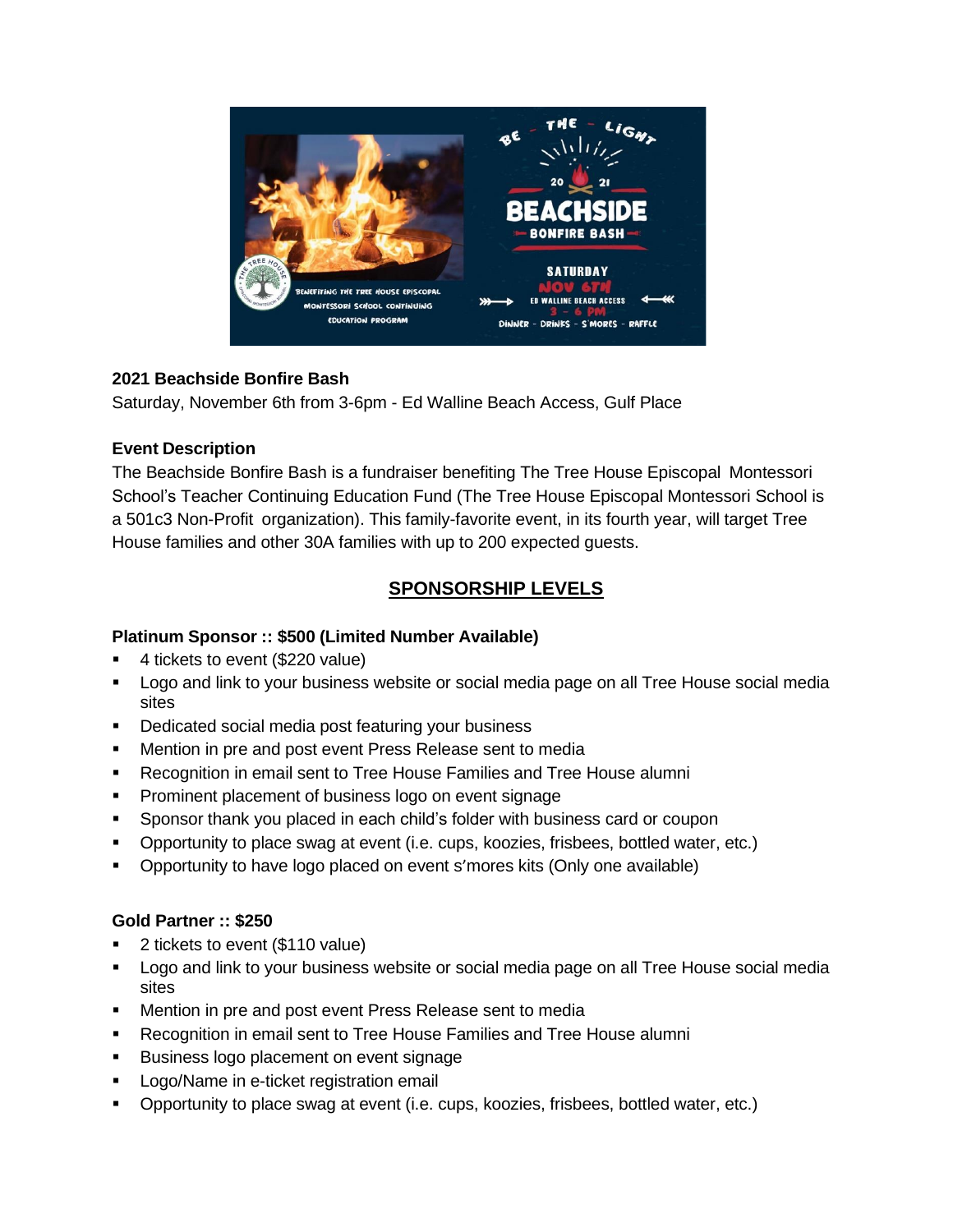#### **SPONSORSHIP AGREEMENT**

This Agreement, including any exhibits hereto, contains the entire agreement between the parties with respect to the subject matter hereof and supersedes all prior negotiations, representations and proposals, written or oral, relating to such subject matter. No supplement, modification or waiver of this Agreement shall be binding unless executed in writing by both parties.

#### **Proceeds from the 2021 Beachside Bonfire Bash event will benefit The Tree House Episcopal Montessori Teachers' Continuing Education Program.**

IN WITNESS WHEREOF the parties hereto have executed this agreement as of the date first written above.

| The Tree House Episcopal Montessori School, registered religious and non-profit 501c3 |  |
|---------------------------------------------------------------------------------------|--|
| Address: 480 N. County Highway 393, Santa Rosa Beach, FL 32459 Phone: (850) 622-9771  |  |
|                                                                                       |  |
|                                                                                       |  |
|                                                                                       |  |
|                                                                                       |  |
|                                                                                       |  |
|                                                                                       |  |
|                                                                                       |  |
|                                                                                       |  |
|                                                                                       |  |

Please email or mail the signed registration form to [info@thetreehousectk.org.](mailto:info@thetreehousectk.org)

#### **VISIT THE LINK OR SCAN THE QR CODE TO COMPLETE THE SPONSORSHIP PAYMENT**

[2021 Beachside Bonfire Bash Sponsorship Payment](https://www.paypal.com/donate?hosted_button_id=ZC55EBFBUKS6E)



**The Tree House Episcopal Montessori School 480 N. County Highway 393, Santa Rosa Beach, FL 32459.**

**Questions? Email: [info@thetreehousectk.org](mailto:info@thetreehousectk.org)**